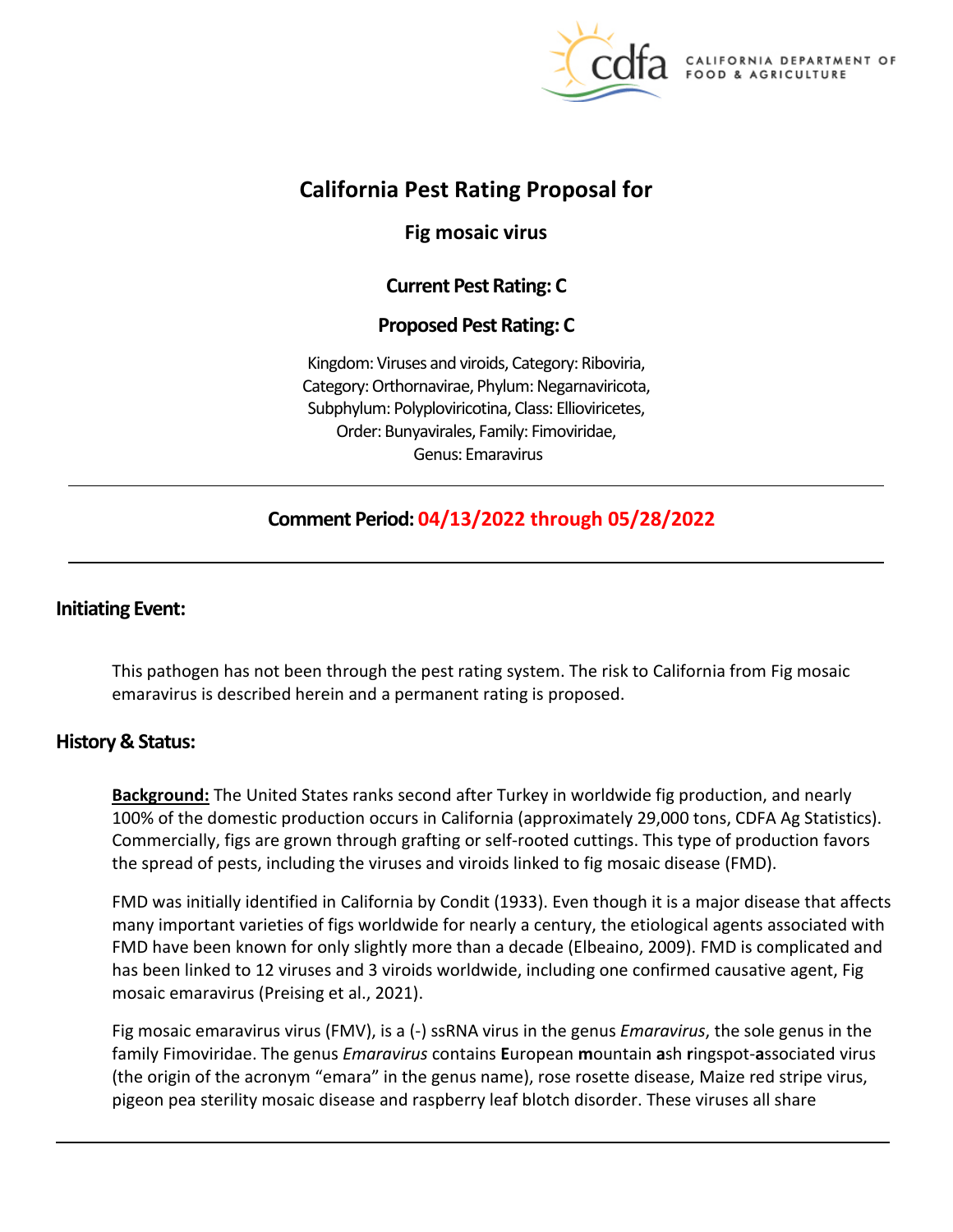

similarities with respect to their genomic organization and some of their biological properties and several are transmitted by eriophyid mites. FMV is mite and graft but not seed-transmitted.

*Hosts: Ficus* sp., *F. benjamina, F. carica*, *F. lyrata*, *Cyclamen persicum* (CABI CPC, 2021).

*Symptoms*: Fig mosaic virus can affect both the leaves and the fruit. Mosaic patterns on leaves are bright yellow that contrasts with the dark green color of healthy foliage, and the borders progressively fade as opposed to having a sharp edge. These mosaic patterns appear as uneven patches of light green dispersed across the leaf. Later in the season, a rust-colored band appears along the mosaic's perimeter that is thought to be generated by epidermal or subepidermal cell death. Leaf shapes become non-symmetrical. Normal and deformed leaves can co-occur on the same twig. Mosaic patches on fruits are similar in appearance to those found on leaves, however the yellow color is less intense. In some cultivars premature fruit drop and reduced growth were reported (Michailides and Ferguson, 2006).

Cyclamens show virus-like symptoms of leaf mottling and yellowing, leaf deformation, and flower breaking (Elbeaino et al., 2018).

*Transmission:* The fig mosaic is vectored by the eriophyid mite *Aceria fici*; feeding by a single mite can be enough to transmit the virus to a healthy seedling of *F. carica*. Mites can overwinter in buds on fig trees (Ashihara et al., 2004). This species was described by Essig in 1922 and is known to be in California. The virus can also be transmitted by grafting to both figs and cyclamen, but it is not seedborne or mechanically transmitted (Michailides and Ferguson, 2006; Elbeaino et al., 2018)).

*Damage Potential:* Mosaic symptoms can be exacerbated by high temperatures in the summer. Infected Calimyrna fig trees seem to produce smaller and fewer fruit. Black Mission is the most seriously damaged cultivar; Kadota and Calimyrna are less affected. *Ficus palmata*, or trees derived from seedlings having *F. palmata* as the male parent, appear to be immune (Michailides and Ferguson, 2006). Cyclamen lose esthetic value from symptoms.

**Worldwide Distribution**: Africa: *Egypt, Tunisia*. Asia: *China, Iran, Japan Turkey*. Europe: *Bosnia* and *Herzegovina*, *Croatia, Italy, Spain*. North America: *United States*. Oceania: *New Zealand* (CABI-CPC, 2022).

### **Official Control:** None

**California Distribution**: FMD is widely observed in coastal counties and also in the Sacramento area, with many samples submitted before there was a confirming test for FMV (CDFA PDR database, 2022).

### **California Interceptions:** None

The risk Fig mosaic virus would pose to California is evaluated below.

## **Consequences of Introduction:**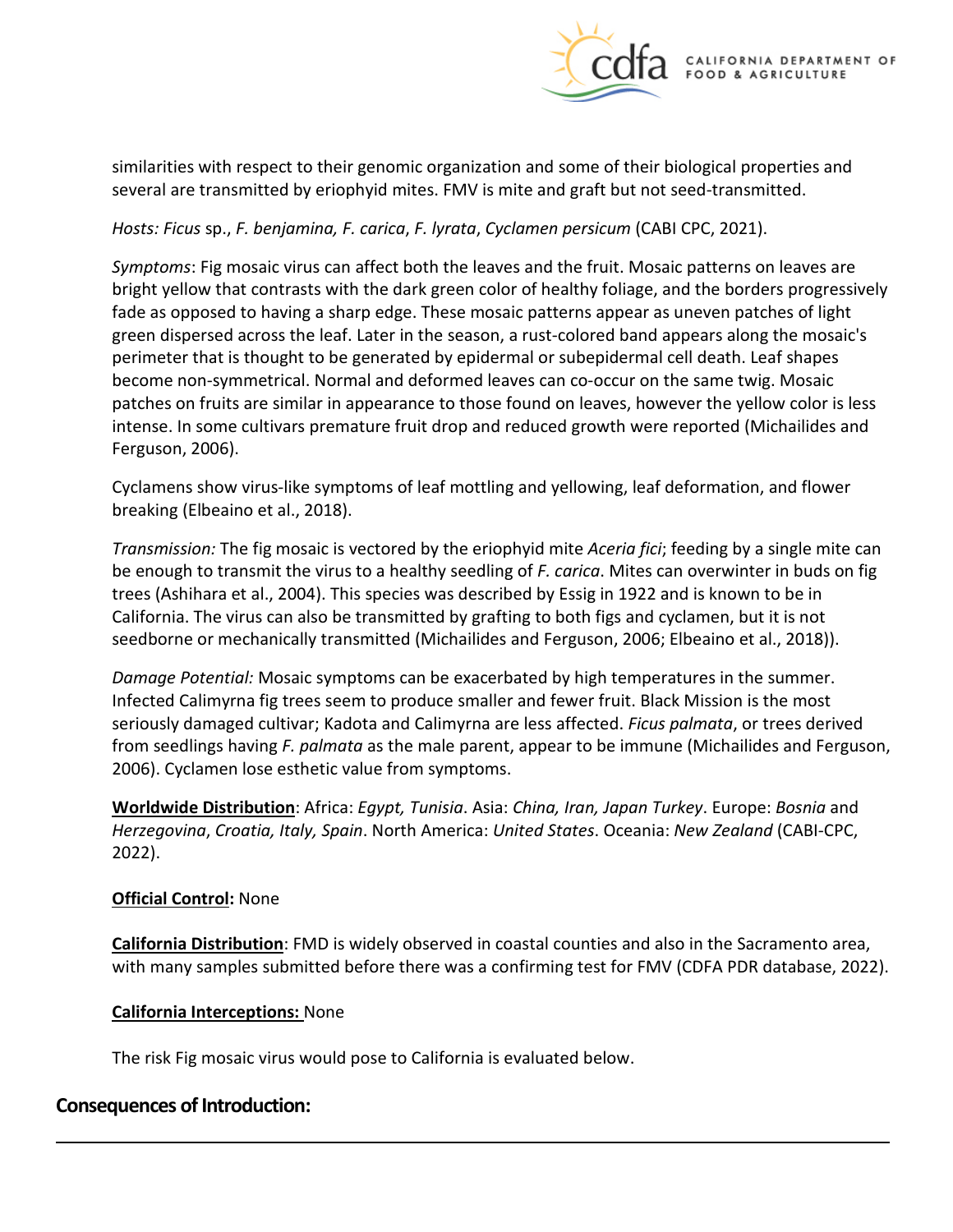

**1) Climate/Host Interaction:** This virus can be spread by propagation. It is likely to be found anywhere its hosts can grow.

Evaluate if the pest would have suitable hosts and climate to establish in California.

**Score**: **3** 

- Low (1) Not likely to establish in California; or likely to establish in very limited areas.
- Medium (2) may be able to establish in a larger but limited part of California.
- **- High (3) likely to establish a widespread distribution in California.**
- *2)* **Known Pest Host Range:** The host range is limited to *Ficus* and *Cyclamen*

Evaluate the host range of the pest.

**Score: 2** 

- Low (1) has a very limited host range.
- **Medium (2) has a moderate host range.**
- High (3) has a wide host range.
- **3) Pest Reproductive Potential:** This virus is mainly spread through propagation from infected mother plants. It is not transmitted mechanically, or by seed or pollen.

Evaluate the natural and artificial dispersal potential of the pest.

**Score: 2** 

- Low (1) does not have high reproductive or dispersal potential.
- **Medium (2) has either high reproductive or dispersal potential**.
- High (3) has both high reproduction and dispersal potential.

### **4) Economic Impact:**

Evaluate the economic impact of the pest to California using the criteria below.

Some fig cultivars experience premature fruit drop and mottling of fruit which decreases the yield and the value of the crop. There is an eriophyid mite that can vector this virus.

### **Economic Impact: A, B, E**

- **A. The pest could lower crop yield.**
- **B. The pest could lower crop value (includes increasing crop production costs).**
- C. The pest could trigger the loss of markets (includes quarantines).
- D. The pest could negatively change normal cultural practices.
- **E. The pest can vector, or is vectored, by another pestiferous organism.**
- F. The organism is injurious or poisonous to agriculturally important animals.
- G. The organism can interfere with the delivery or supply of water for agricultural uses.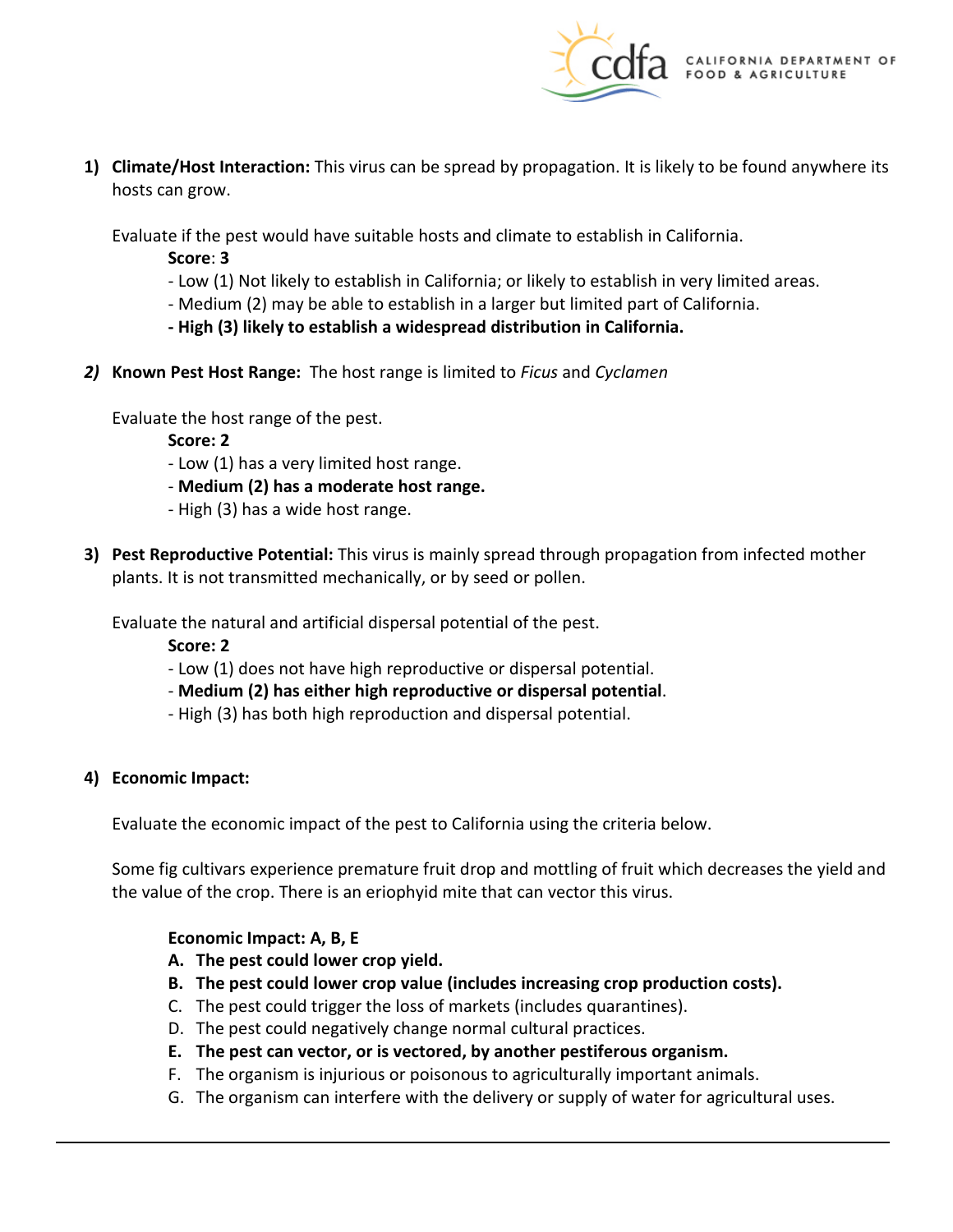

### **Economic Impact Score: 3**

- Low (1) causes 0 or 1 of these impacts.
- Medium (2) causes 2 of these impacts.
- **- High (3) causes 3 or more of these impacts.**
- **5) Environmental Impact:** There are no native hosts for this virus, and no environmental impact has been seen in the century it has been in California.

Evaluate the environmental impact of the pest to California using the criteria below

#### **Environmental Impact:**

- A. The pest could have a significant environmental impact such as lowering biodiversity, disrupting natural communities, or changing ecosystem processes.
- B. The pest could directly affect threatened or endangered species.
- C. The pest could impact threatened or endangered species by disrupting critical habitats.
- D. The pest could trigger additional official or private treatment programs.
- E. The pest significantly impacts cultural practices, home/urban gardening or ornamental plantings.

#### **Environmental Impact Score: 1**

- **- Low (1) causes none of the above to occur.**
- Medium (2) causes one of the above to occur.
- High (3) causes two or more of the above to occur.

### **Consequences of Introduction to California for Fig mosaic virus***:* **Medium**

Add up the total score and include it here. **11**   $-Low = 5-8$  points **-Medium = 9-12 points**   $-High = 13-15$  points

**6) Post Entry Distribution and Survey Information**: Evaluate the known distribution in California. Only official records identified by a taxonomic expert and supported by voucher specimens deposited in natural history collections should be considered. Pest incursions that have been eradicated, are under eradication, or have been delimited with no further detections should not be included.

FMD has been present it California but not under regulation for decades. It is present in the nursery trade.

#### *Evaluation is 'high***'**.

**Score: -3**  -Not established (0) Pest never detected in California or known only from incursions.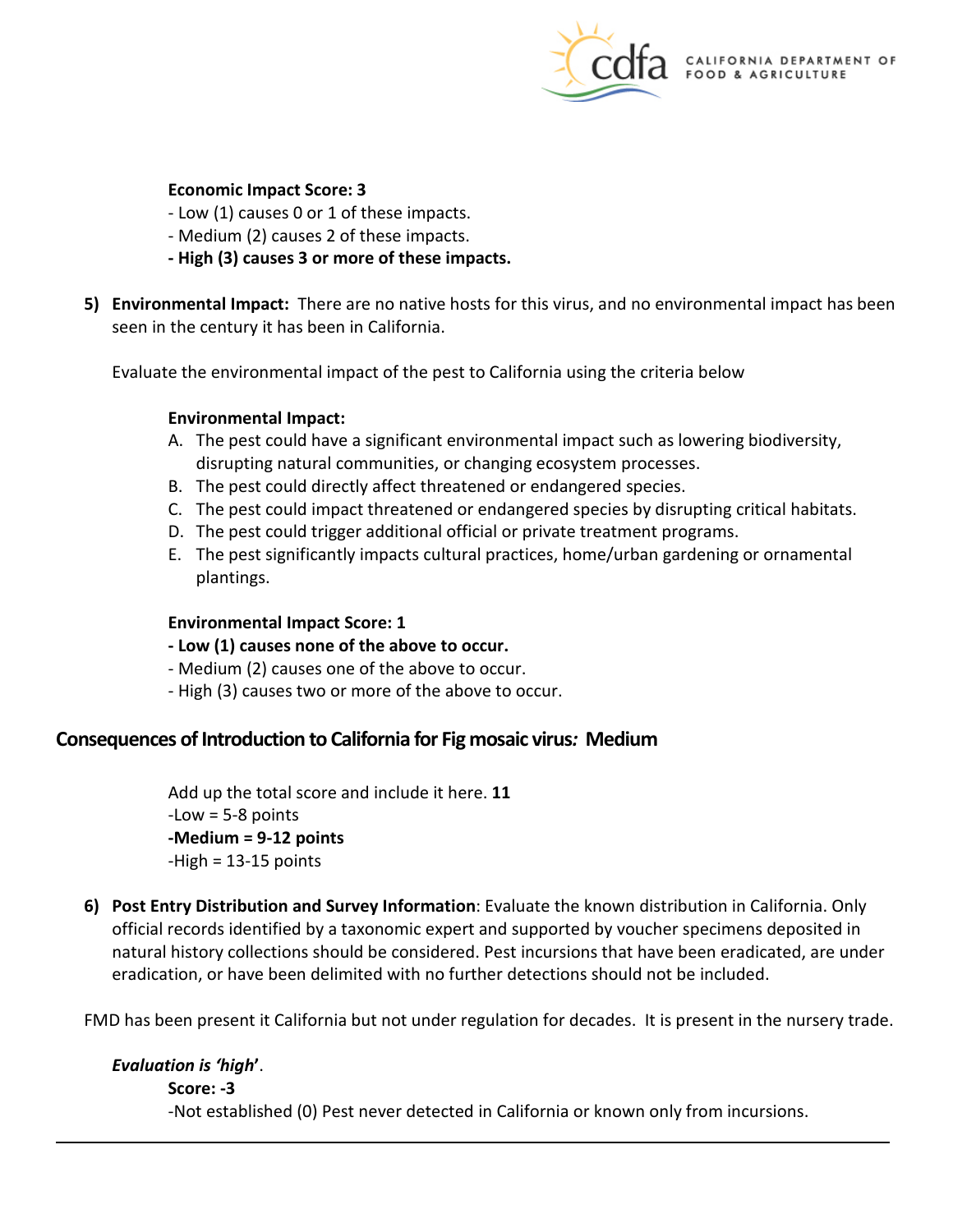

**-**Low (-1) Pest has a localized distribution in California or is established in one suitable climate/host area (region).

-Medium (-2) Pest is widespread in California but not fully established in the endangered area, or pest established in two contiguous suitable climate/host areas.

**-High (-3) Pest has fully established in the endangered area, or pest is reported in more than two contiguous or non-contiguous suitable climate/host areas.** 

**7) The final score is** the consequences of introduction score minus the post entry distribution and survey information score: (Score)

*Final Score: Score of Consequences of Introduction – Score of Post Entry Distribution and Survey Information = 8* 

### **Uncertainty:**

Other FMD-associated viruses and viroids have been identified around the world and could be present in California. There could potentially be synergistic effects of multiple viruses that increase disease severity that have not yet been elucidated (Preising et al., 2021).

### **Conclusion and Rating Justification:**

Based on the evidence provided above the proposed rating for Fig mosaic virus is C.

### **References:**

Ashihara, W., Kondo, A., Shibao, M., Tanaka, H., Hiehata, K., and Izumi, K. 2004. Ecology and control of eriophyid mites injurious to fruit trees in Japan. JARQ 38(1): 31-41.

CABI Crop Production Compendium 2022. [https://www.cabi.org/cpc/datasheet/](https://www.cabi.org/cpc/datasheet) Accessed 8/9/22

Condit, I. J. 1933. A mosaic of the fig in California. Phytopathology 23:887-896.

Elbeaino, T., Digiaro, M., Alabdullah, A., De Stradis, A., Minafra, A., Mielke, N., et al. 2009. A multipartite single-stranded negative-sense RNA virus is the putative agent of fig mosaic disease. J. Gen. Virol. 90:1281- 1288.

Elbeaino, T., Marais, A., Faure, C., Trioano, E., Candresse, T. and Parrella, G., 2018. High-throughput sequencing reveals Cyclamen persicum Mill. as a natural host for Fig mosaic virus. Viruses, 10(12), p.684.

EPPO Global Database. 2022. https://gd.eppo.int/taxon/FGMV00. Accessed 3/7/22

French, A. M. 1989. California plant disease host index. CA Division of Plant Industry. 2nd Ed. 394 pg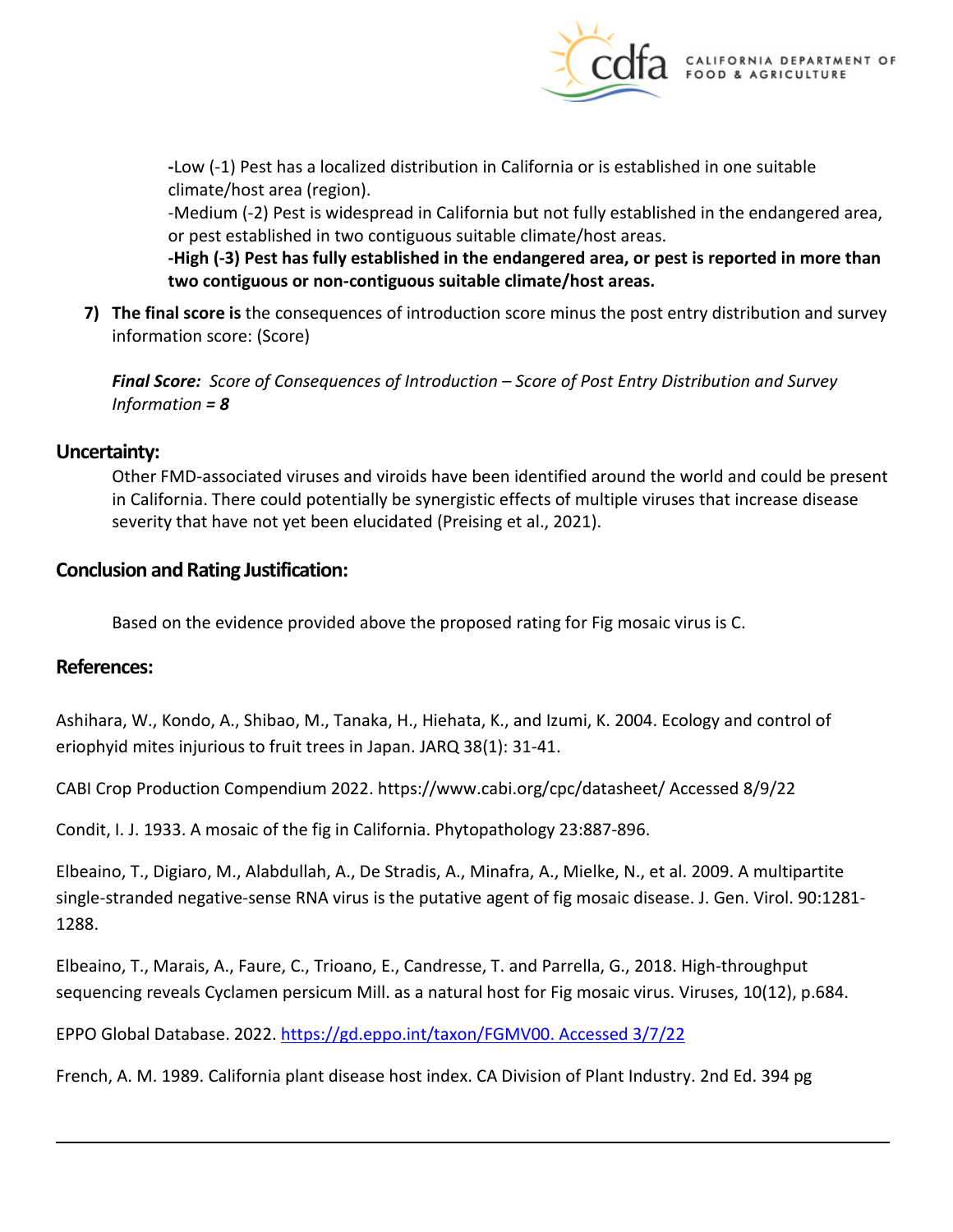

Michailides, T. J. and Ferguson, L. 2006. Fig Mosaic. UC IPM pest Management Guidelines: Figs. UC ANR publication 3447.

Preising, S., Borges, D.F., de Queiroz Ambrósio, M.M. and da Silva, W.L., 2021. A fig deal: A global look at fig mosaic disease and its putative associates. Plant Disease, 105(4), pp.727-738.

### **Responsible Party:**

Heather J. Scheck, Primary Plant Pathologist/Nematologist, CDFA/PHPPS ECOPERS, 1220 N St Rm 221, Sacramento, CA 95814 Phone: (916) 654-1017, [permits\[@\]cdfa.ca.gov](https://permits[@]cdfa.ca.gov).

## **\*Comment Period: 04/13/2022 through 05/28/2022**

### **\*NOTE:**

You must be registered and logged in to post a comment. If you have registered and have not received the registration confirmation, please contact us at [permits\[@\]cdfa.ca.gov](https://permits[@]cdfa.ca.gov).

### **Comment Format:**

 $\div$  Comments should refer to the appropriate California Pest Rating Proposal Form subsection(s) being commented on, as shown below.

### **Example Comment:**

Consequences of Introduction: 1. Climate/Host Interaction: [Your comment that relates to "Climate/Host Interaction" here.]

- Posted comments will not be able to be viewed immediately.
- $\triangleleft$  Comments may not be posted if they:

Contain inappropriate language which is not germane to the pest rating proposal;

Contains defamatory, false, inaccurate, abusive, obscene, pornographic, sexually oriented, threatening, racially offensive, discriminatory or illegal material;

Violates agency regulations prohibiting sexual harassment or other forms of discrimination;

Violates agency regulations prohibiting workplace violence, including threats.